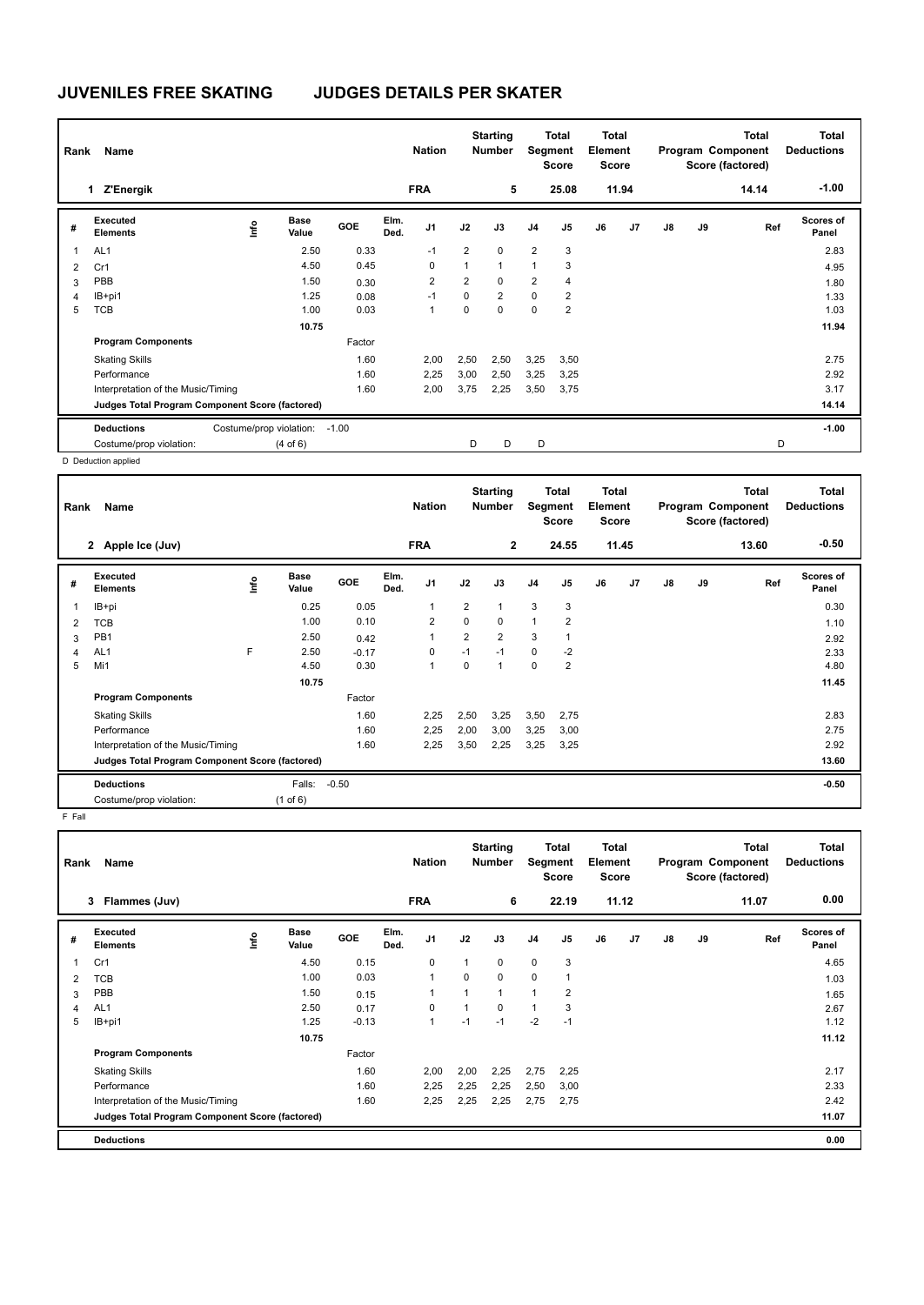# **JUVENILES FREE SKATING JUDGES DETAILS PER SKATER**

| Rank | Name                                            |   |                      |            |              | <b>Nation</b>  |                | <b>Starting</b><br><b>Number</b> | Segment        | <b>Total</b><br><b>Score</b> | Total<br>Element<br><b>Score</b> |      |    |    | <b>Total</b><br>Program Component<br>Score (factored) | <b>Total</b><br><b>Deductions</b> |
|------|-------------------------------------------------|---|----------------------|------------|--------------|----------------|----------------|----------------------------------|----------------|------------------------------|----------------------------------|------|----|----|-------------------------------------------------------|-----------------------------------|
|      | 4 Salamandres (Juv)                             |   |                      |            |              | <b>FRA</b>     |                | $\overline{7}$                   |                | 21.13                        |                                  | 8.79 |    |    | 13.34                                                 | $-1.00$                           |
| #    | Executed<br><b>Elements</b>                     | 울 | <b>Base</b><br>Value | <b>GOE</b> | Elm.<br>Ded. | J <sub>1</sub> | J2             | J3                               | J <sub>4</sub> | J <sub>5</sub>               | J6                               | J7   | J8 | J9 | Ref                                                   | Scores of<br>Panel                |
| 1    | IB+pi                                           |   | 0.25                 | 0.05       |              | $\overline{2}$ | $\overline{2}$ | $\overline{2}$                   | $\overline{2}$ | 3                            |                                  |      |    |    |                                                       | 0.30                              |
| 2    | PBB                                             |   | 1.50                 | 0.25       |              | $\overline{2}$ | $\overline{2}$ | 1                                | $\overline{ }$ | 2                            |                                  |      |    |    |                                                       | 1.75                              |
| 3    | TCB                                             |   | 1.00                 | 0.07       |              | 1              | 1              | 0                                | 0              | 2                            |                                  |      |    |    |                                                       | 1.07                              |
| 4    | AL <sub>1</sub>                                 | F | 2.50                 | $-0.58$    |              | $-2$           | $-2$           | $-3$                             | $-2$           | $-4$                         |                                  |      |    |    |                                                       | 1.92                              |
| 5    | Cr1                                             |   | 4.50                 | $-0.75$    |              | $-2$           | $\overline{1}$ | $-2$                             | $-1$           | $-3$                         |                                  |      |    |    |                                                       | 3.75                              |
|      |                                                 |   | 9.75                 |            |              |                |                |                                  |                |                              |                                  |      |    |    |                                                       | 8.79                              |
|      | <b>Program Components</b>                       |   |                      | Factor     |              |                |                |                                  |                |                              |                                  |      |    |    |                                                       |                                   |
|      | <b>Skating Skills</b>                           |   |                      | 1.60       |              | 2,25           | 2,25           | 2,25                             | 3,00           | 2,75                         |                                  |      |    |    |                                                       | 2.42                              |
|      | Performance                                     |   |                      | 1.60       |              | 2,50           | 2,75           | 3,25                             | 2,00           | 3,00                         |                                  |      |    |    |                                                       | 2.75                              |
|      | Interpretation of the Music/Timing              |   |                      | 1.60       |              | 2,75           | 3,50           | 3,00                             | 3,00           | 3,75                         |                                  |      |    |    |                                                       | 3.17                              |
|      | Judges Total Program Component Score (factored) |   |                      |            |              |                |                |                                  |                |                              |                                  |      |    |    |                                                       | 13.34                             |
|      | <b>Deductions</b>                               |   | Falls:               | $-1.00$    |              |                |                |                                  |                |                              |                                  |      |    |    |                                                       | $-1.00$                           |

F Fall

| Rank | Name                                            |   |                      |            |              | <b>Nation</b>  |      | <b>Starting</b><br>Number | Segment        | Total<br><b>Score</b> | <b>Total</b><br>Element<br><b>Score</b> |       |               |    | <b>Total</b><br>Program Component<br>Score (factored) | <b>Total</b><br><b>Deductions</b> |
|------|-------------------------------------------------|---|----------------------|------------|--------------|----------------|------|---------------------------|----------------|-----------------------|-----------------------------------------|-------|---------------|----|-------------------------------------------------------|-----------------------------------|
|      | Comètes (Juv)<br>5                              |   |                      |            |              | <b>FRA</b>     |      | 3                         |                | 19.61                 |                                         | 10.41 |               |    | 9.20                                                  | 0.00                              |
| #    | Executed<br><b>Elements</b>                     | ۴ | <b>Base</b><br>Value | <b>GOE</b> | Elm.<br>Ded. | J <sub>1</sub> | J2   | J3                        | J <sub>4</sub> | J5                    | J6                                      | J7    | $\mathsf{J}8$ | J9 | Ref                                                   | <b>Scores of</b><br>Panel         |
| 1    | Cr1                                             |   | 4.50                 | $-0.30$    |              | $-1$           | $-1$ | 1                         | $-1$           | 0                     |                                         |       |               |    |                                                       | 4.20                              |
| 2    | TC <sub>1</sub>                                 |   | 2.00                 | 0.07       |              | $-1$           | 1    | $-1$                      | $\mathbf{1}$   | 2                     |                                         |       |               |    |                                                       | 2.07                              |
| 3    | AL <sub>1</sub>                                 |   | 2.50                 | $-0.17$    |              | $-1$           |      | 0                         | $-1$           | $-1$                  |                                         |       |               |    |                                                       | 2.33                              |
| 4    | IB+pi                                           |   | 0.25                 | 0.01       |              | 0              | $-1$ | 0                         | $\mathbf{1}$   | $\overline{2}$        |                                         |       |               |    |                                                       | 0.26                              |
| 5    | PBB                                             |   | 1.50                 | 0.05       |              | 0              | $-1$ | 0                         | $\overline{1}$ | -1                    |                                         |       |               |    |                                                       | 1.55                              |
|      |                                                 |   | 10.75                |            |              |                |      |                           |                |                       |                                         |       |               |    |                                                       | 10.41                             |
|      | <b>Program Components</b>                       |   |                      | Factor     |              |                |      |                           |                |                       |                                         |       |               |    |                                                       |                                   |
|      | <b>Skating Skills</b>                           |   |                      | 1.60       |              | 1,50           | 1,25 | 2,00                      | 2,50           | 1,75                  |                                         |       |               |    |                                                       | 1.75                              |
|      | Performance                                     |   |                      | 1.60       |              | 1,75           | 1,25 | 2,00                      | 2,75           | 1,75                  |                                         |       |               |    |                                                       | 1.83                              |
|      | Interpretation of the Music/Timing              |   |                      | 1.60       |              | 1,75           | 1,75 | 2,00                      | 2,75           | 2,75                  |                                         |       |               |    |                                                       | 2.17                              |
|      | Judges Total Program Component Score (factored) |   |                      |            |              |                |      |                           |                |                       |                                         |       |               |    |                                                       | 9.20                              |
|      | <b>Deductions</b>                               |   |                      |            |              |                |      |                           |                |                       |                                         |       |               |    |                                                       | 0.00                              |

| Rank<br>Name   |                                                 |    |               |            |              | <b>Nation</b>  |      | <b>Starting</b><br><b>Number</b> |                | Total<br>Segment<br><b>Score</b> |    | <b>Total</b><br>Element<br><b>Score</b> |               | Program Component<br>Score (factored) | <b>Total</b><br><b>Deductions</b> |                           |
|----------------|-------------------------------------------------|----|---------------|------------|--------------|----------------|------|----------------------------------|----------------|----------------------------------|----|-----------------------------------------|---------------|---------------------------------------|-----------------------------------|---------------------------|
|                | <b>Mini Twisters</b><br>6                       |    |               |            |              | <b>FRA</b>     |      | 1                                |                | 14.99                            |    | 4.99                                    |               |                                       | 10.00                             | 0.00                      |
| #              | Executed<br><b>Elements</b>                     | ۴ů | Base<br>Value | <b>GOE</b> | Elm.<br>Ded. | J <sub>1</sub> | J2   | J3                               | J <sub>4</sub> | J <sub>5</sub>                   | J6 | J7                                      | $\mathsf{J}8$ | J9                                    | Ref                               | <b>Scores of</b><br>Panel |
|                | IB+pi                                           |    | 0.25          | 0.03       |              | $\mathbf 0$    | 0    | 1                                | $\overline{2}$ | $\overline{2}$                   |    |                                         |               |                                       |                                   | 0.28                      |
| $\overline{2}$ | PBB                                             |    | 1.50          | $-0.30$    |              | $-2$           | $-2$ | $-2$                             | $-2$           | $-3$                             |    |                                         |               |                                       |                                   | 1.20                      |
| 3              | AL <sub>1</sub>                                 |    | 2.50          | 0.08       |              | -1             | 0    | $\overline{1}$                   | 1              | 0                                |    |                                         |               |                                       |                                   | 2.58                      |
| 4              | <b>TCB</b>                                      |    | 1.00          | $-0.07$    |              | $\mathbf 0$    | $-2$ | $-1$                             | $-1$           | 0                                |    |                                         |               |                                       |                                   | 0.93                      |
| 5              | Mi                                              |    | 0.00          | 0.00       |              |                |      |                                  |                |                                  |    |                                         |               |                                       |                                   | 0.00                      |
|                |                                                 |    | 5.25          |            |              |                |      |                                  |                |                                  |    |                                         |               |                                       |                                   | 4.99                      |
|                | <b>Program Components</b>                       |    |               | Factor     |              |                |      |                                  |                |                                  |    |                                         |               |                                       |                                   |                           |
|                | <b>Skating Skills</b>                           |    |               | 1.60       |              | 1,75           | 1,50 | 2,00                             | 2,50           | 2,00                             |    |                                         |               |                                       |                                   | 1.92                      |
|                | Performance                                     |    |               | 1.60       |              | 2,00           | 1,50 | 2,00                             | 2,00           | 2,50                             |    |                                         |               |                                       |                                   | 2.00                      |
|                | Interpretation of the Music/Timing              |    |               | 1.60       |              | 2,25           | 2,00 | 2,00                             | 2,75           | 2,75                             |    |                                         |               |                                       |                                   | 2.33                      |
|                | Judges Total Program Component Score (factored) |    |               |            |              |                |      |                                  |                |                                  |    |                                         |               |                                       |                                   | 10.00                     |
|                | <b>Deductions</b>                               |    |               |            |              |                |      |                                  |                |                                  |    |                                         |               |                                       |                                   | 0.00                      |

٦